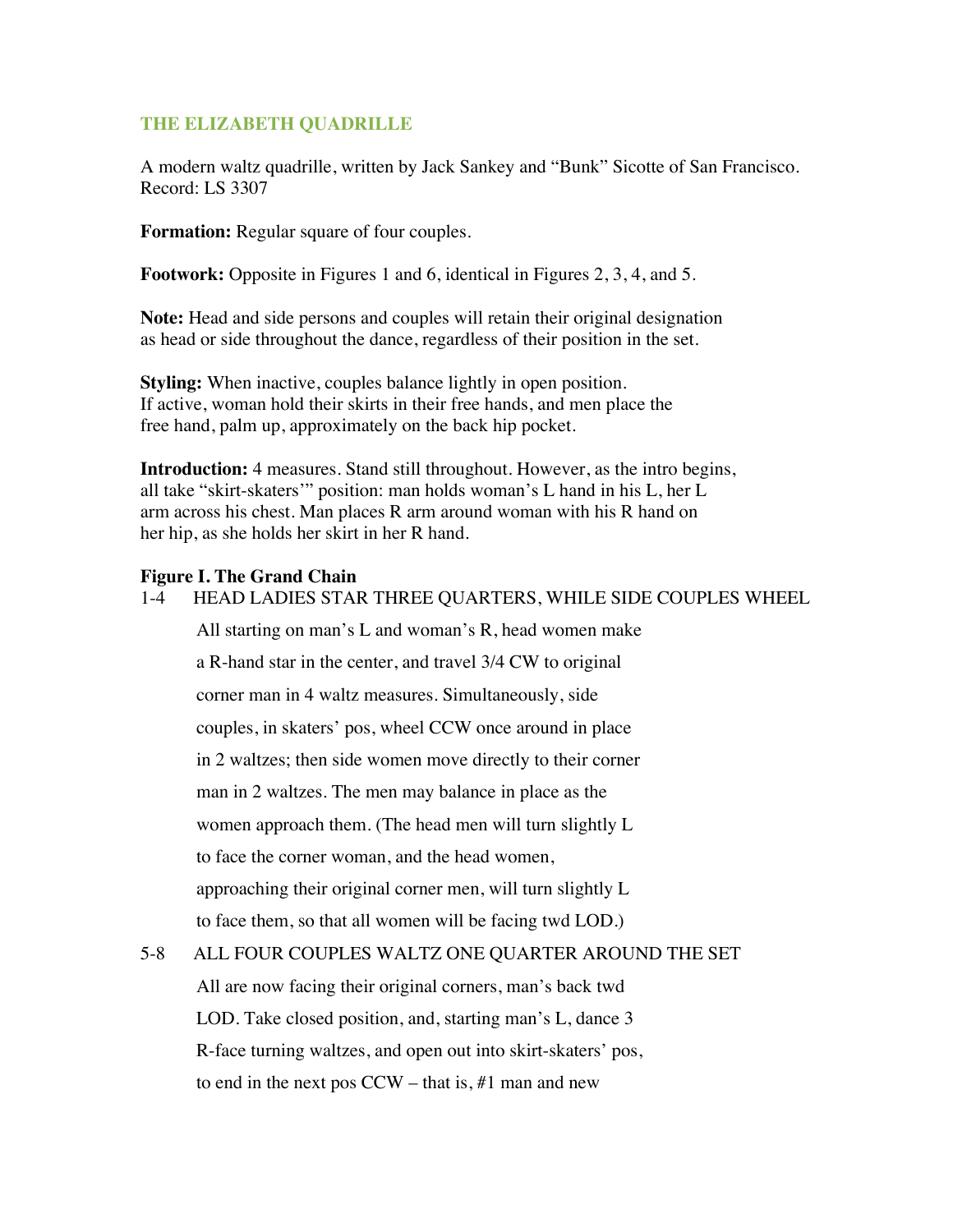partner into #2 pos, etc. The step is definitely a waltz.

- 9-12 SIDE LADIES STAR THREE QUARTERS, WHILE HEAD COUPLES WHEEL Repeat the action of measures 1-4, with the side women making the star.
- 13-16 ALL FOUR COUPLES WALTZ ONE QUARTER AROUND THE SET Repeat the action of measures 5-8. Men are with opp woman in her pos.

17-32 REPEAT MEASURES 1-16, so that all are in home pos N.B. If the head men will remember to send their ladies into the center, no matter where they are, and the side men will remember to wheel their lady in place, no matter where they are, the woman will have no difficulty remembering whether they are to star or to turn.

# **Figure II. Lines and Stars**

1-4 HEAD COUPLES WALTZ TO THE CENTER AND WALTZ BACK TO PLACE

Head couples, in open pos, move to the center in 2 waltzes, both starting on the R foot; then bwd to place in 2 waltzes.

5-8 HEAD COUPLES TO THE CENTER; SPLIT THE SIDES; FOUR IN LINE

Head couples in open pos, move to the center in 2 waltzes; each head man takes the opp woman's L hand in his R, and they split the nearest side couple; after passing between, they drop hands and move around their original corners, to end facing the center, alongside corner and closest to home pos, in a line of four (2 waltzes).

#### 9-12 FOURS PASS THROUGH

The two lines of four pass through each other to the opposite pos, all passing R shoulders with the opposite person, in four waltz steps. The lines of four are now backo-back. Make sure that the line continues to be straight to this point.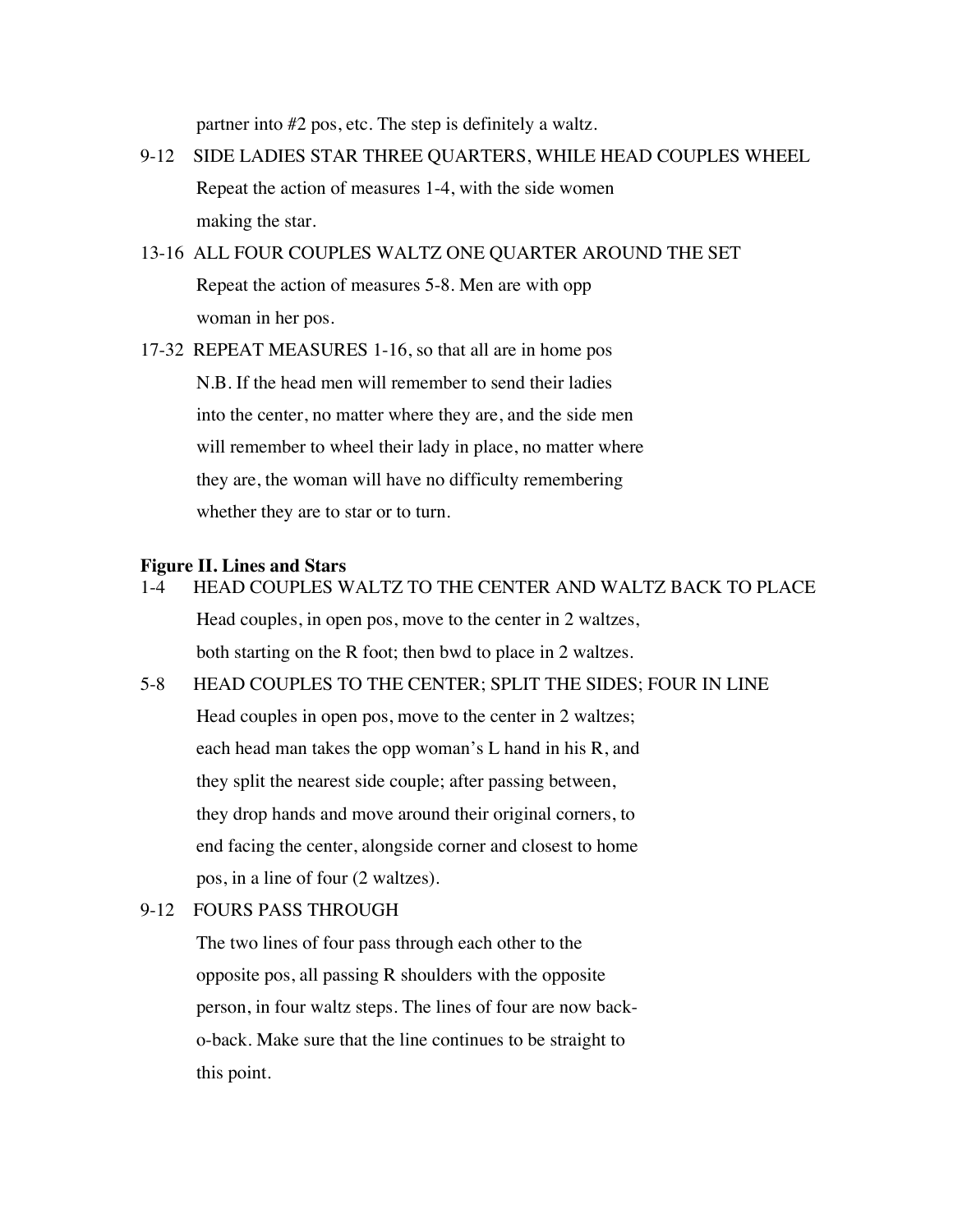#### 13-16 FORM A RIGHT-HAND STAR AND OPEN TO A LINE

Each line forms a R-hand star and, in 4 waltzes, turns the star CW, moving around to reform the lines of four, exactly as before, except that lines are now facing the center and each other. End dancers exchange ends, center dancers exchange places (small steps).

- 17-20 REPEAT THE ACTION OF MEASURES 9-12
- 21-24 REPEAT THE ACTION OF MEASURES 13-16 turning the star and opening the line so that all are back in the pos of measure 8.
- 25-28 WALTZ FORWARD TO THE CENTER; TAKE PARTNERS TO PLACE

The lines of four advance to the center in 2 waltz steps; all

men take their own partner's L hand in their R, facing

center if not already doing so, and all move bwd to home

pos in 2 waltz steps.

29-32 HEAD COUPLES WALTZ TO THE CENTER; AND BACKWARD TO PLACE Repeat the action of measures 1-4, Figure II.

(**Teaching hint:** On measure 12, during teaching only, have the dancers turn around momentarily and face center. Thus, they can see where they will be at the close of measure 16. It is permissible, on measures 11 and 12 (and their repeats) to start moving into star formation, but the R hands are not raised until measure 13.

#### **Figure III. Around the Square**

1-4 HEAD COUPLES TO THE CENTER – AND BOX THE GNAT

Both starting on R foot, head couples advance twd the

center in 2 waltz steps. Each head man joins R hands with

the opp woman, and "Box the gnat" in 2 waltzes (that is,

exchange places, the woman turning CCW under joined R

hands). In this figure, watch your timing! There are 6

counts for each action  $-6$  to go to COH, 6 to box the gnat,

6 to box the flea, etc. Cues precede action.

5-8 BOX THE FLEA WITH YOUR OPPOSITE – BOX THE GNAT WITH YOUR CORNER With the same (opposite) woman, head man "Box the flea"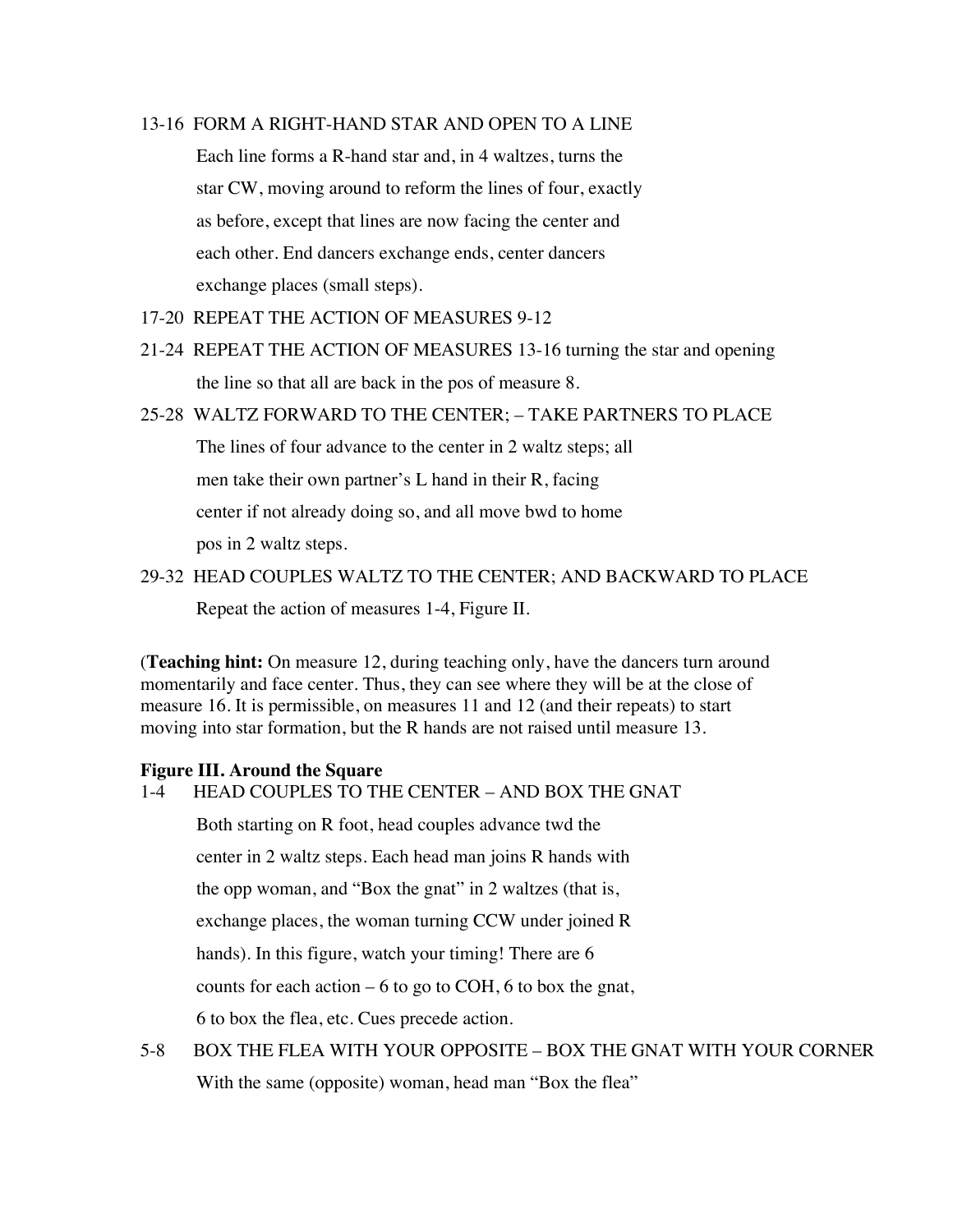in 2 waltz steps – (that is, exchange places, the woman turning CW under joined L hands). All face original corner and box the gnat.

#### 9-12 WITH YOUR OPPOSITE, BOX THE FLEA – WITH YOUR CORNER, BOX THE GNAT

Head men face original opp; side men turn to face original partner, and all box the flea; all face original corner and box the gnat.

## 13-16 WITH YOUR OPPOSITE, BOX THE FLEA – HEAD COUPLES BACK TO PLACE Repeat measures 9 and 10. Head couples back up to pos in 2 waltz steps.

17-32 WITH SIDE COUPLES LEADING, repeat measures 1-16.

#### **Figure IV. Arches**

- 1-4 HEAD COUPLES ADVANCE THREES ARCH AND PASS OVER ALL TURN TO PLACE Both start on R foot. Head couples, inside hands joined, advance to center in one waltz step; #3 couple raise joined hands and pass over #1 couple, who pass under, in 1 waltz step; head couples continue into opposite pos in 1 waltz step, drop hands, turn twd each other to face center. Simultaneously, in open pos, side couples dance 4 stepswings – to  $R, L, R, L$ .
- 5-8 SIDE COUPLES ADVANCE FOURS ARCH AND PASS OVER ALL TURN TO PLACE Side couples repeat the action of measures 1-4, #4 making the arch.
- 9-12 REPEAT THE ACTION OF MEASURES 1-4, #1 making the arch.
- 13-16 REPEAT THE ACTION OF MEASURES 5-8, #2 making the arch.

#### **Figure V. Waltz Chain**

1-4 BALANCE FORWARD; BALANCE BACK; TURN PARTNERS ON TO THE NEXT Men facing LOD – women opp. Both start on R foot. All face partners and join R hands, 1 waltz balance twd partner; 1 waltz balance away from partner; in measures 3 and 4,